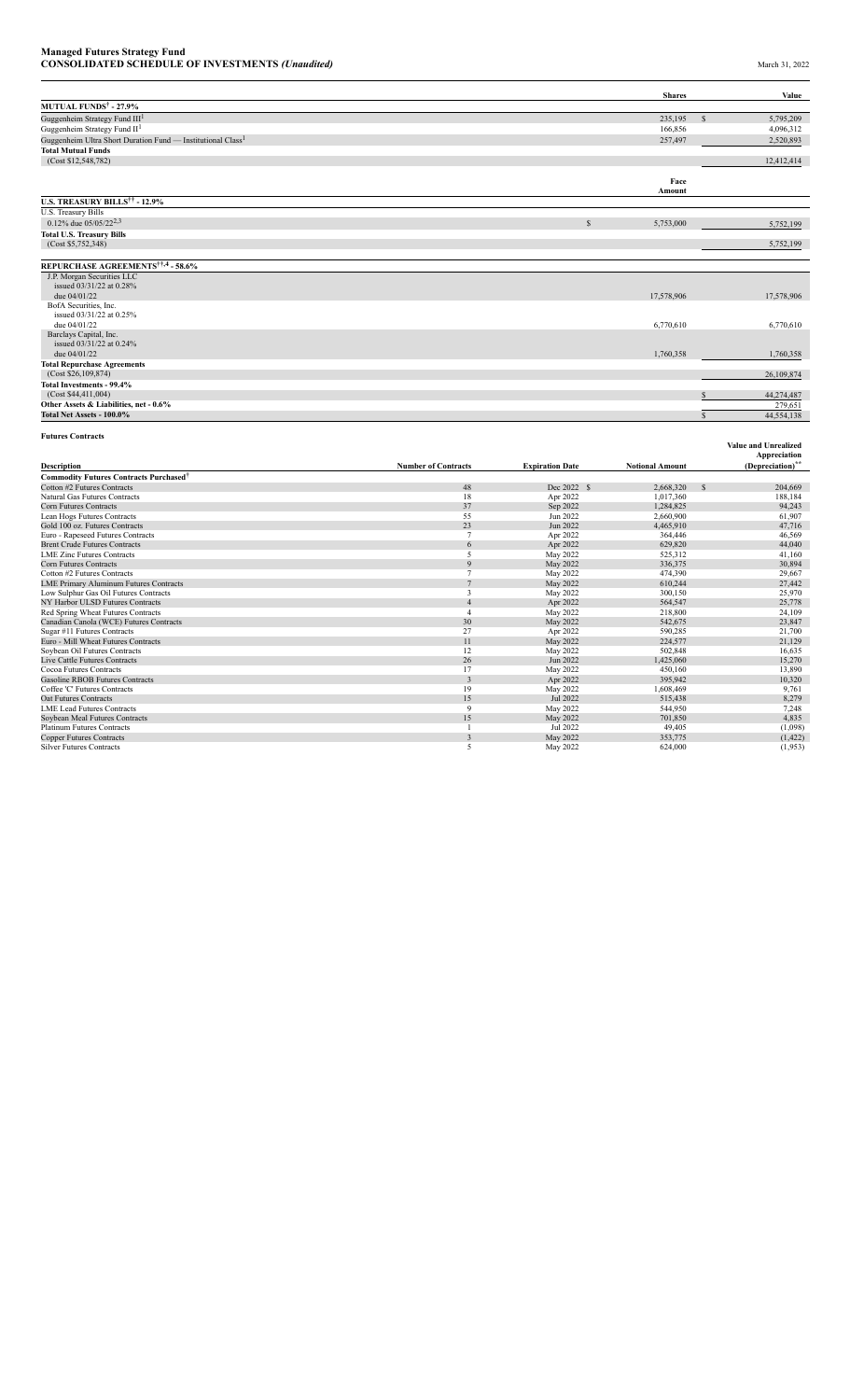|                                                                                                                |                            |                        |                        |               | <b>Value and Unrealized</b>  |
|----------------------------------------------------------------------------------------------------------------|----------------------------|------------------------|------------------------|---------------|------------------------------|
| <b>Description</b>                                                                                             |                            | <b>Expiration Date</b> |                        |               | Appreciation                 |
|                                                                                                                | <b>Number of Contracts</b> |                        | <b>Notional Amount</b> |               | (Depreciation) <sup>**</sup> |
| Commodity Futures Contracts Purchased <sup>†</sup> (continued)<br><b>CME Nonfat Dry Milk Futures Contracts</b> | $\overline{4}$             | May 2022 \$            | 320,320                | $\mathcal{S}$ |                              |
| SGX Iron Ore 62% Futures Contracts                                                                             | 23                         | May 2022               | 367,172                |               | (3,970)<br>(5,355)           |
| <b>Wheat Futures Contracts</b>                                                                                 | 7                          | May 2022               | 352,800                |               | (20,083)                     |
| <b>ECX Emission Futures Contracts</b>                                                                          | 2                          | Dec 2022               | 169,260                |               | (22, 259)                    |
| Hard Red Winter Wheat Futures Contracts                                                                        | 6                          | May 2022               | 309,600                |               | (22, 460)                    |
| WTI Crude Futures Contracts                                                                                    | 10                         | Apr 2022               | 1,006,800              |               | (23, 339)                    |
| Soybean Futures Contracts                                                                                      | 12                         | May 2022               | 970,350                |               | (34, 497)                    |
| Soybean Meal Futures Contracts                                                                                 | 48                         | Dec 2022               | 1,978,080              |               | (57,311)                     |
| <b>LME Nickel Futures Contracts</b>                                                                            | $\overline{3}$             | May 2022               | 577,710                |               | (61, 276)                    |
| Soybean Futures Contracts                                                                                      | 44                         | Nov 2022               | 3,121,250              |               | (88, 461)                    |
| Low Sulphur Gas Oil Futures Contracts                                                                          | 15                         | Jul 2022               | 1,383,375              |               | (102,000)                    |
|                                                                                                                |                            |                        | 35,207,550<br>S        | S             | 599,778                      |
|                                                                                                                |                            |                        |                        |               |                              |
| <b>Equity Futures Contracts Purchased<sup>†</sup></b>                                                          |                            |                        |                        |               |                              |
| S&P/TSX 60 IX Index Futures Contracts                                                                          |                            | Jun 2022 \$            | 1,478,849              | $\mathcal{S}$ | 38,298                       |
| SPI 200 Index Futures Contracts                                                                                | 5                          | Jun 2022               | 695,775                |               | 34,438                       |
| <b>CBOE Volatility Index Futures Contracts</b>                                                                 | 43                         | Jul 2022               | 1,122,300              |               | 14,470                       |
| S&P 500 Index Mini Futures Contracts                                                                           | -1                         | Jun 2022               | 226,387                |               | 13,999                       |
| NASDAQ-100 Index Mini Futures Contracts                                                                        | $\overline{c}$             | Jun 2022               | 594,840                |               | 7,650                        |
| CBOE Volatility Index Futures Contracts                                                                        | 35                         | Sep 2022               | 932,050                |               | 7,622                        |
| Dow Jones Industrial Average Index Mini Futures Contracts                                                      |                            | Jun 2022               | 172,965                |               | 3.133                        |
| FTSE 100 Index Futures Contracts                                                                               |                            | Jun 2022               | 97,847                 |               | 687                          |
| FTSE Taiwan Index Futures Contracts                                                                            |                            | Apr 2022               | 61,190                 |               | (643)                        |
| CAC 40 10 Euro Index Futures Contracts                                                                         | $\overline{c}$             | Apr 2022               | 146,664                |               | (681)                        |
| S&P MidCap 400 Index Mini Futures Contracts                                                                    |                            | Jun 2022               | 268,770                |               | (2,062)                      |
| Tokyo Stock Price Index Futures Contracts                                                                      | $\overline{1}$             | Jun 2022               | 158,310                |               | (2,540)                      |
| FTSE/JSE TOP 40 Index Futures Contracts <sup>††</sup>                                                          | 18                         | Jun 2022               | 835,359                |               | (18, 319)                    |
|                                                                                                                |                            |                        | 6,791,306<br>ς         |               | 96,052                       |
|                                                                                                                |                            |                        |                        |               |                              |
| <b>Currency Futures Contracts Purchased<sup>†</sup></b>                                                        | 108                        | Jun 2022 \$            |                        |               | 73,644                       |
| Mexican Peso Futures Contracts<br>Canadian Dollar Futures Contracts                                            | 44                         |                        | 2,681,640              |               |                              |
| New Zealand Dollar Futures Contracts                                                                           | 11                         | Jun 2022               | 3,518,240              |               | 22,776                       |
| <b>British Pound Futures Contracts</b>                                                                         | 33                         | Jun 2022<br>Jun 2022   | 761,365                |               | 18,110                       |
| <b>Euro FX Futures Contracts</b>                                                                               | 6                          | Jun 2022               | 2,708,681<br>832,013   |               | 5,591<br>3,848               |
| Australian Dollar Futures Contracts                                                                            | $\overline{4}$             | Jun 2022               | 299,660                |               |                              |
| Japanese Yen Futures Contracts                                                                                 | 17                         | Jun 2022               |                        |               | (795)                        |
|                                                                                                                |                            |                        | 1,748,875              |               | (34, 569)                    |
|                                                                                                                |                            |                        | 12,550,474             |               | 88,605                       |
| <b>Interest Rate Futures Contracts Purchased<sup>†</sup></b>                                                   |                            |                        |                        |               |                              |
| Australian Government 10 Year Bond Futures Contracts                                                           | 15                         | Jun 2022 \$            | 1,426,802              |               | 10,278                       |
| Euro - BTP Italian Government Bond Futures Contracts <sup>††</sup>                                             | 26                         | Jun 2022               | 3,984,154              |               | 3,917                        |
| Euro - OATS Futures Contracts                                                                                  | 24                         | Jun 2022               | 4,021,069              |               | (40,702)                     |
|                                                                                                                |                            |                        | 9,432,025<br>Ś         | S             | (26, 507)                    |
|                                                                                                                |                            |                        |                        |               |                              |
| <b>Interest Rate Futures Contracts Sold Short</b> †                                                            |                            |                        |                        |               |                              |
| Euro - Bund Futures Contracts                                                                                  | 58                         | Jun 2022 \$            | 10,182,892             | $\mathcal{S}$ | 282.261                      |
| Canadian Government 10 Year Bond Futures Contracts                                                             | 67                         | Jun 2022               | 6,989,966              |               | 192,414                      |
| U.S. Treasury 10 Year Note Futures Contracts                                                                   | 56                         | Jun 2022               | 6,874,875              |               | 144,114                      |
| Euro - Bobl Futures Contracts                                                                                  | 57                         | Jun 2022               | 8,132,135              |               | 122,299                      |
| Australian Government 10 Year Bond Futures Contracts                                                           | 22                         | Jun 2022               | 2,092,643              |               | 79,769                       |
| Long Gilt Futures Contracts <sup>††</sup>                                                                      | 56                         | Jun 2022               | 8,923,336              |               | 73,933                       |
| Australian Government 3 Year Bond Futures Contracts                                                            | 39                         | Jun 2022               | 3,205,875              |               | 43,839                       |
| U.S. Treasury 5 Year Note Futures Contracts                                                                    | 39                         | Jun 2022               | 4,467,633              |               | 43,396                       |
| U.S. Treasury 2 Year Note Futures Contracts                                                                    | 17                         | Jun 2022               | 3,600,547              |               | 23,261                       |
| U.S. Treasury Ultra Long Bond Futures Contracts                                                                | 5                          | Jun 2022               | 885,469                |               | 19,186                       |